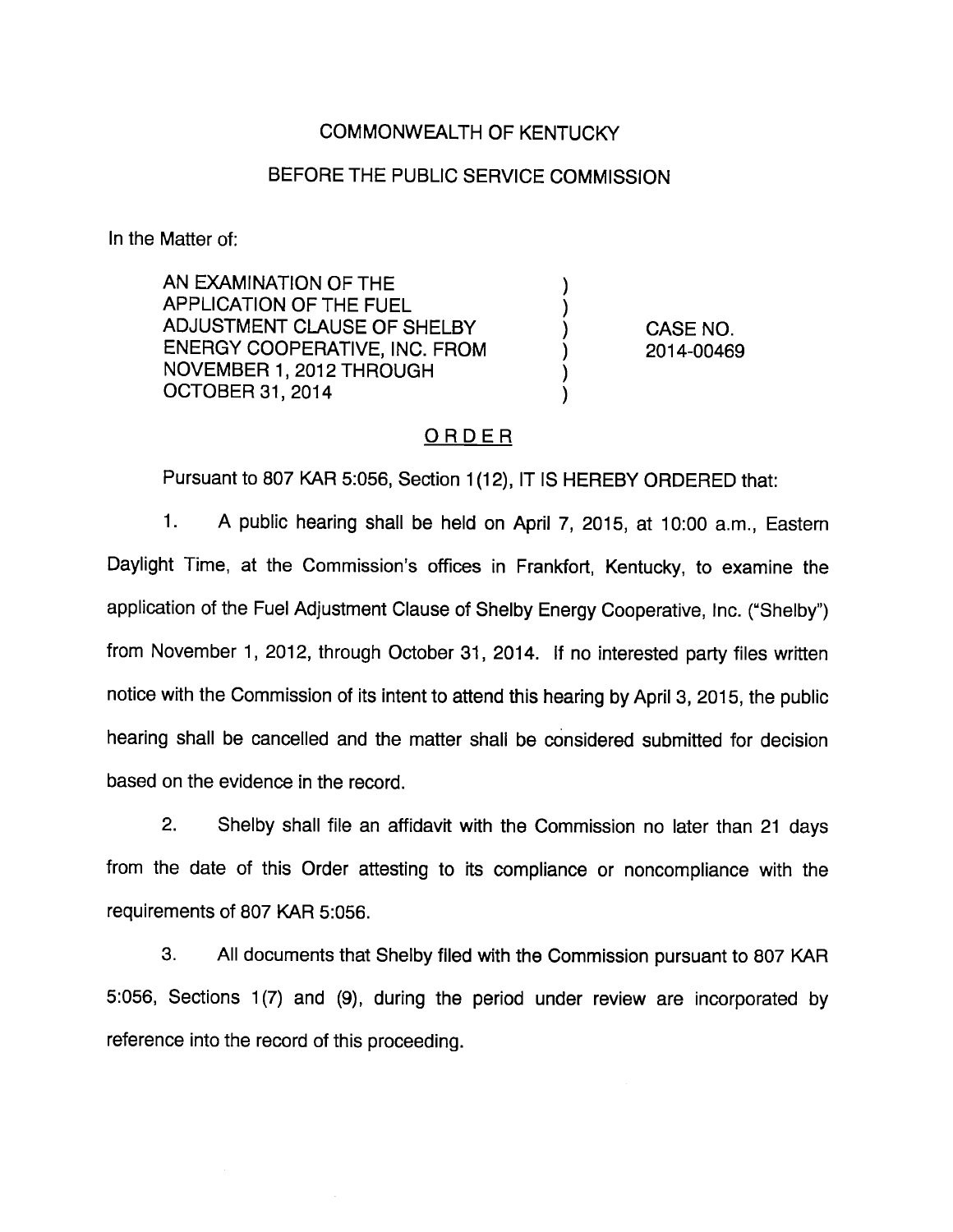4. Shelby shall publish the following notice not less than seven days or more than 21 days prior to the public hearing in a newspaper of general circulation in its service areas or in a trade publication or newsletter going to all customers. Shelby shall also file an Affidavit of Publication of Hearing Notice with the Commission no later than April 3, 2015.

> A public hearing will be held on Tuesday, April 7, 2015, at 10:00 a.m.. Eastern Daylight Time, at the offices of the Kentucky Public Service Commission, 211 Sower Boulevard, Frankfort, Kentucky, to examine the application of the Fuel Adjustment Clause of Shelby Energy Cooperative, Inc. for the period November 1, 2012, through October 31, 2014. Individuals interested in attending this hearing shall notify the Kentucky Public Service Commission in writing of their intent to attend no later than April 3, 2015. If no notices of intent to attend are received by that date, this hearing will be cancelled and the matter shall be considered submitted for decision based on the evidence in the record. Written notice of intent to attend this hearing should be sent to: Executive Director, Kentucky Public Service Commission, P.O. Box 615, Frankfort, Kentucky 40602.

5. The official record of the proceeding shall be by video only.

6. a. Shelby shall file with the Commission, no later than 30 days from the date of this Order, its responses to all information requested in the Appendix to this Order. Responses to requests for information shall be appropriately bound, tabbed and indexed and shall Include the name of the witness responsible for responding to the questions related to the information provided, with copies to all parties of record and the original and six copies to the Commission. When numerous sheets are required for an item, each sheet should be appropriately indexed, e.g.. Item 1(a). Sheet 2 of 6.

b. Each response shall be answered under oath or, for representatives of a public or private corporation or a partnership or association or a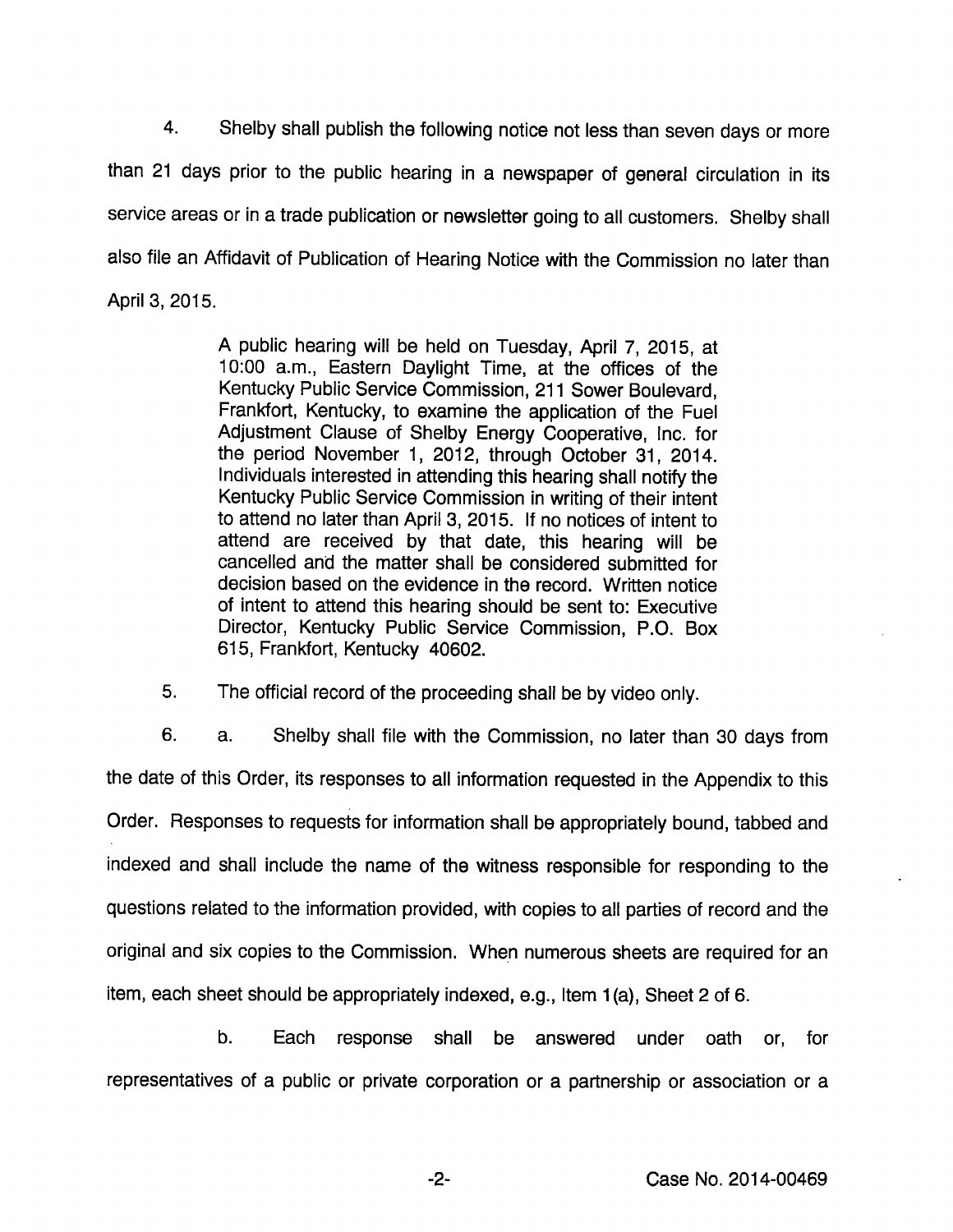governmental agency, be accompanied by a signed certification of the preparer or person supervising the preparation of the response on behalf of the entity that the response is true and accurate to the best of that person's knowledge, information, and belief formed after a reasonable inquiry.

c. A party shall make timely amendment to any prior response if it obtains information which indicates that the response was incorrect when made or, though correct when made, is now incorrect in anymaterial respect.

d. For any request to which a party fails or refuses to furnish all or part of the requested information, that party shall provide a written explanation of the specific grounds for its failure to completely and precisely respond.

e. Careful attention should be given to copied material to ensure that it is legible.

f. A party filing a document containing personal information shall, in accordance with 807 KAR 5:001, Section 4(10), encrypt or redact the document so that personal information cannot be read.

By the Commission



ATTEST:

Carra D. Buinwell

Case No. 2014-00469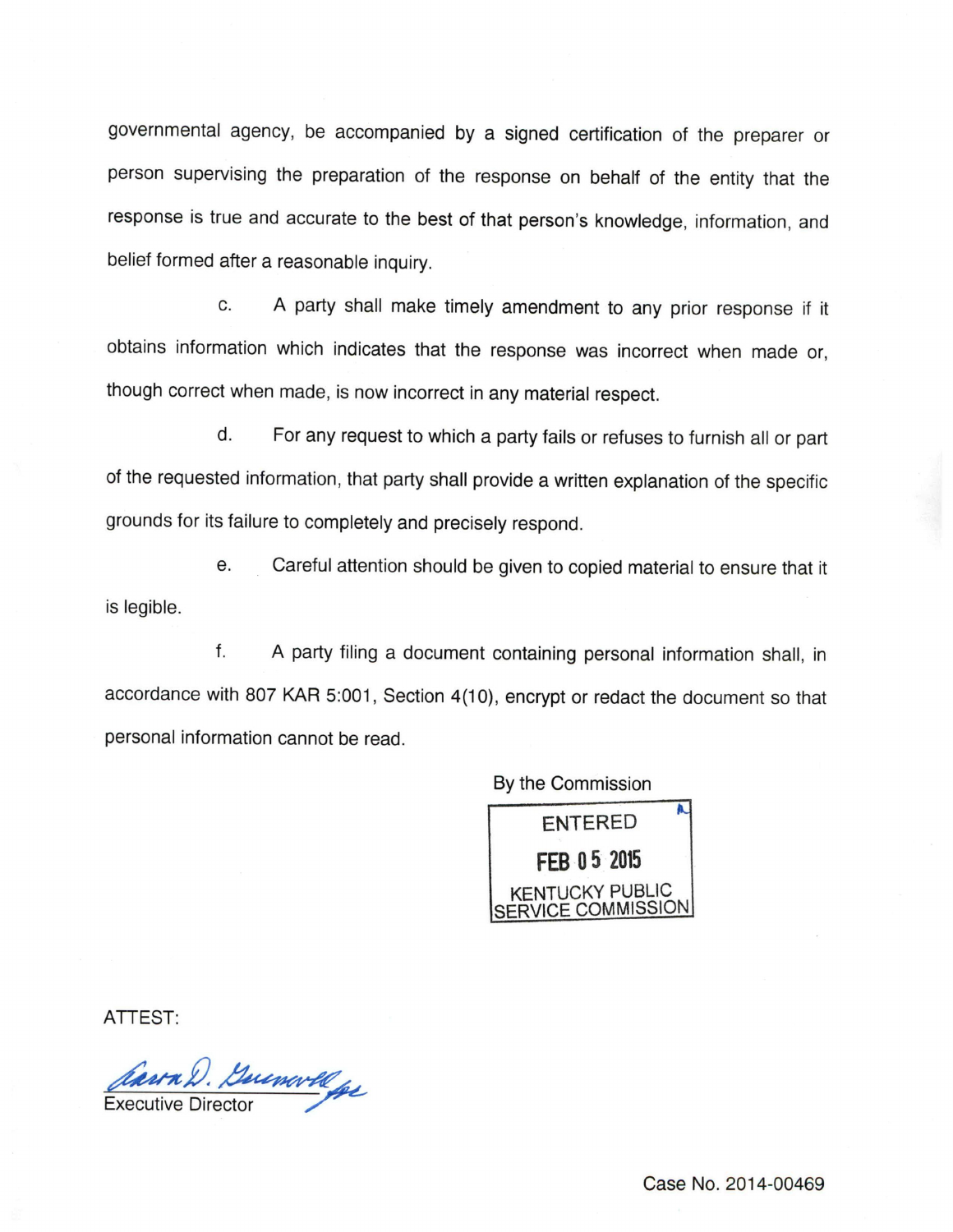#### APPENDIX

# APPENDIX TO AN ORDER OF THE KENTUCKY PUBLIC SERVICE COMMISSION IN CASE NO. 2014-00469 DATED FEB 0 5 2015

1. a. Provide a schedule of the calculation of the 12-month average line loss, by month, for November 2012 through October 2014.

b. Describe the measures that Shelby has taken to reduce line loss during this period.

2. Provide Shelby's monthly revenue reports (monthly billing summaries) showing the total revenue collected, including adjustments under the Fuel Adjustment Clause, as reported in Shelby's monthly filings required by the Commission from November 1, 2012, through October 31, 2014.

3. Provide a schedule showing the calculation of the increase or decrease in Shelby's base fuel costs per kWh as proposed by its wholesale electric supplier adjusted for Shelby's 12-month average line loss for November 2012 through October 2014.

4. Provide a schedule of the present and proposed rates that Shelby seeks to change, pursuant to 807 KAR 5:056, as calculated in Item 3 above, shown in comparative form.

5. Provide a statement showing, by cross-outs and italicized inserts, all proposed changes in rates. A copy of the current tariff may be used.